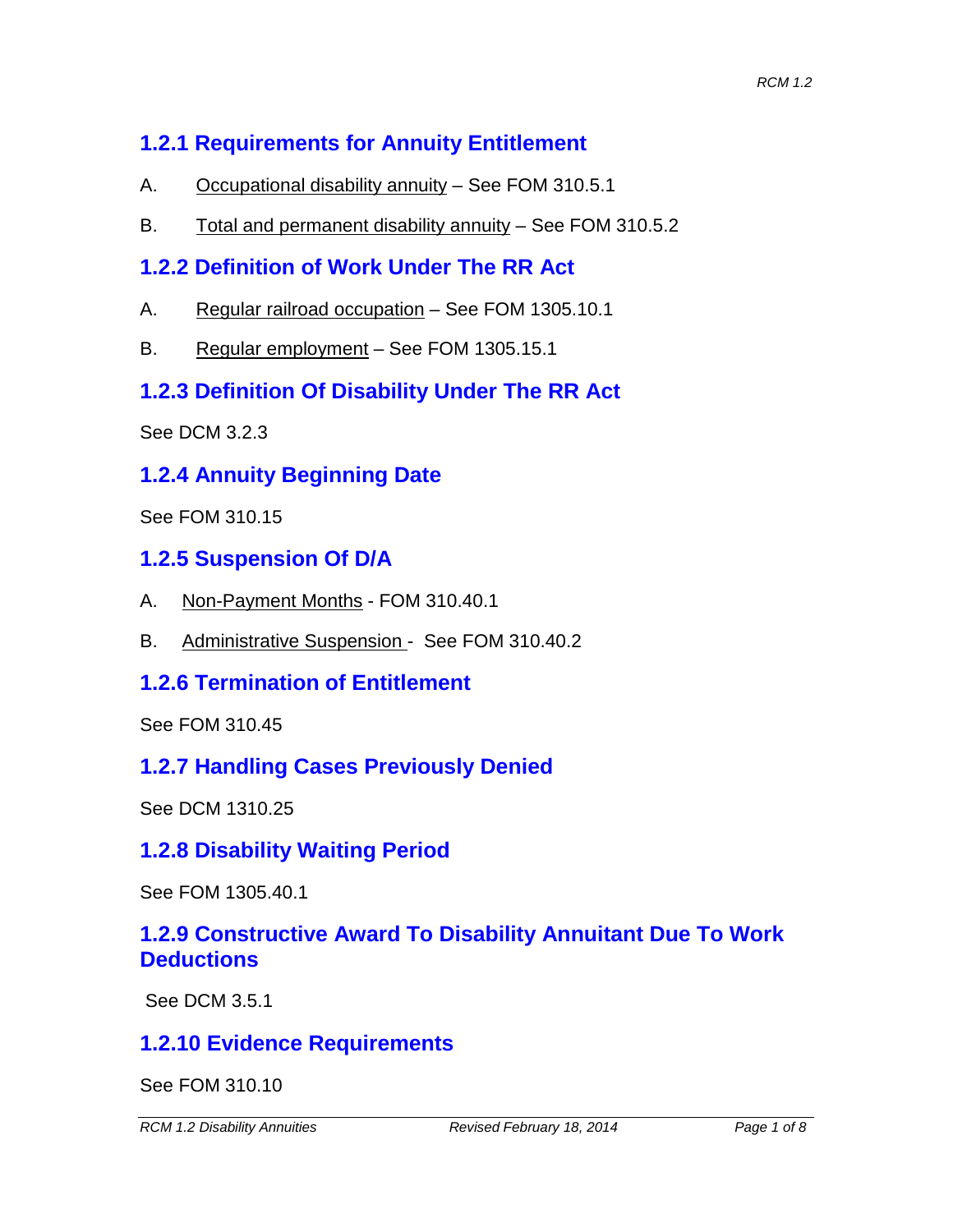## **1.2.15 Development Of Medical And Non-Medical Evidence**

See FOM 1310

**1.2.21 Adjudication Unit Actions After Formal Rating**

See DCM 3.4.1

**1.2.22 Awarding D/A Prior To Establishing DOB**

See DCM 3.4.6

**1.2.30 When Applicant Returns To Work, SE, Or Alleges Recovery**

See FOM 310.60

**1.2.32 When Annuitant Returns To Employer Service**

See FOM 310.60.1

**1.2.33 When Annuitant Has Or Will Have Non-Employer Earnings**

See FOM 310.60.2

**1.2.39 Deductions Required When Annuitant Earns More Than \$730 In A Month**

See FOM 310.50

#### **1.2.100 Period Of Disability (Disability Freeze)**

See DCM 6.1.1

#### **1.2.101 Requirements For A Freeze**

See DCM 6.2.1

#### **1.2.102 Effect Of Disability Freeze**

See RCM 5.6.11

### **1.2.103 Relationship Of Freeze To DIB**

See DCM 6.3.2

*RCM 1.2 Disability Annuities Revised February 18, 2014 Page 2 of 8*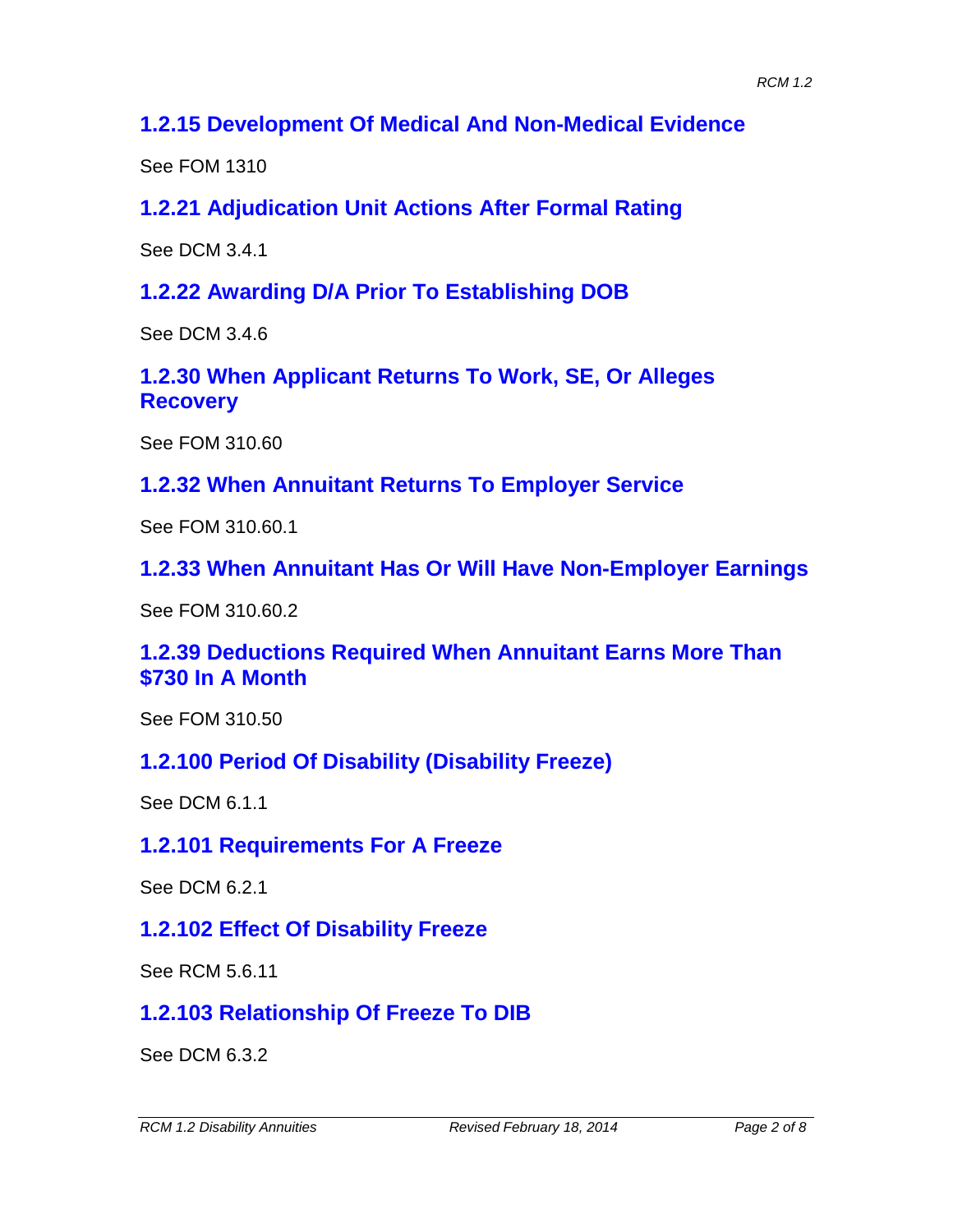## **1.2.105 Agency Authority To Make Freeze Determination**

See DCM 6.1.2

## **1.2.106 Exchange Of Information**

See DCM 6.5.1

**1.2.110 Length Of Freeze Period**

See DCM 6.4.1

**1.2.115 Definition Of Substantial Gainful Activity (SGA)**

See FOM 310.65.1

**1.2.116 Definition Of "Disability" (Under The SS Act)**

See DCM 6.3.3

## **1.2.118 SS Act Application Requirements**

See DCM 6.3.5

## **1.2.120 Waiting Period**

See DCM 6.4.3

B. Waiting Period Not Required – See DCM 6.4.4

## **1.2.125 Using SS Disability Standards**

See DCM 6.2.2

## **1.2.126 When A Simultaneous Decision Can Be Made**

See DCM 6.6.1

## **1.2.127 When Simultaneous D/A And DF Decisions Cannot Be Made**

See DCM 6.6.2

# **1.2.135 Wage Record Development**

See DCM 6.3.4

*RCM 1.2 Disability Annuities Revised February 18, 2014 Page 3 of 8*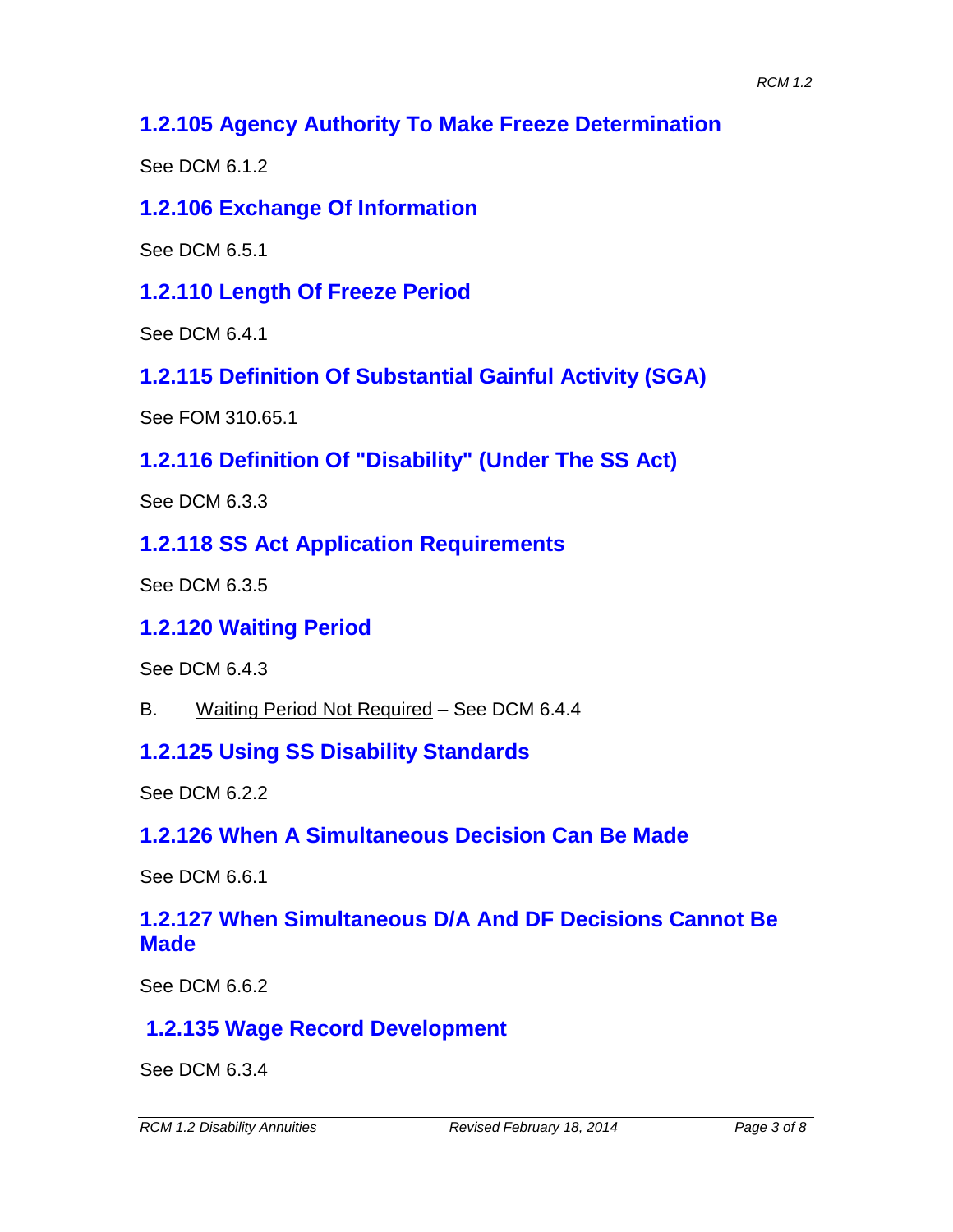**1.2.141 Actions By DB To Determine Whether Applicant Has QC**

See DCM 6.6.3

**1.2.142 When Applicant Fails To Meet "20/40" Requirement Or An Alternate Freeze Insured Status Requirement**

See DCM 6.6.3

**1.2.145 Introduction To Single Coverage Freeze Cases**

See DCM 6.6.1

**1.2.150 Introduction To Joint Freeze Decision**

See DCM 6.7.1

**1.2.151 When A Joint Decision Is Required**

See DCM 6.7.3

**1.2.152 SS Definition Of "Career RR Employee"**

See DCM 6.7.2

**1.2.153 Making Joint Decisions**

See DCM 6.7.4

**1.2.154 Joint Freeze Decision Notices**

See DCM 6.7.6

**1.2.155 Receipt Of Freeze G-90 In The Adjudication Unit In Single Coverage Or Joint Freeze Allowance**

See DCM 6.7.7

**1.2.300 Investigation Of Continuance Of Disability (ICD)**

See DCM 10.1.1

**1.2.302 Work Activity - Trial Work Period**

See DCM 10.5.4

*RCM 1.2 Disability Annuities Revised February 18, 2014 Page 4 of 8*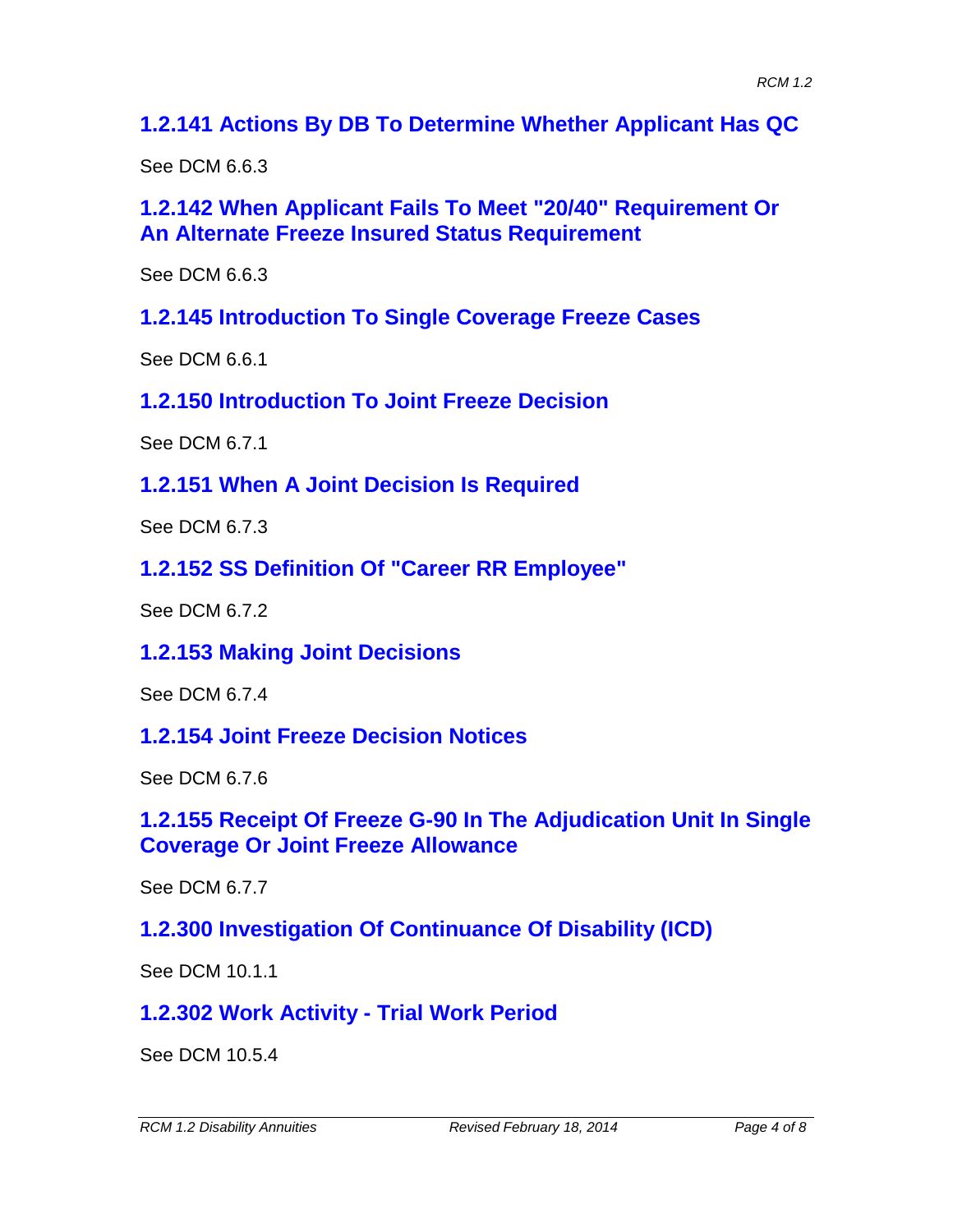### **1.2.303 Trial Work Period Definition Of Services - General**

See DCM 10.5.4

**1.2.304 Application Of SS Trial Work Period**

See DCM 10.5.4

**1.2.305 When Trial Work Period Begins**

See DCM10.5.4

**1.2.306 When Trial Work Period Ends**

See DCM 10.5.4

**1.2.307 Medical Development And Recovery**

See DCM 10.5.4

**1.2.308 Evaluation Of Disability After Trial Work Period**

See DCM 10.5.4

**1.2.315 Determining continuance or Cessation of Disability**

See FOM 1335.5

### **1.2.316 Circumstances Which Raise A Question Of Continuing Disability**

See DCM 10.1.4

#### **1.2.317 "No Issue" Situations**

See DCM 8.5.7

### **1.2.318 Use Of Form G-254, Continuing Disability Report, For Development Of Work Activities**

See DCM 8.5.13

### **1.2.319 Cessation Of Disability**

See FOM 1335.30.3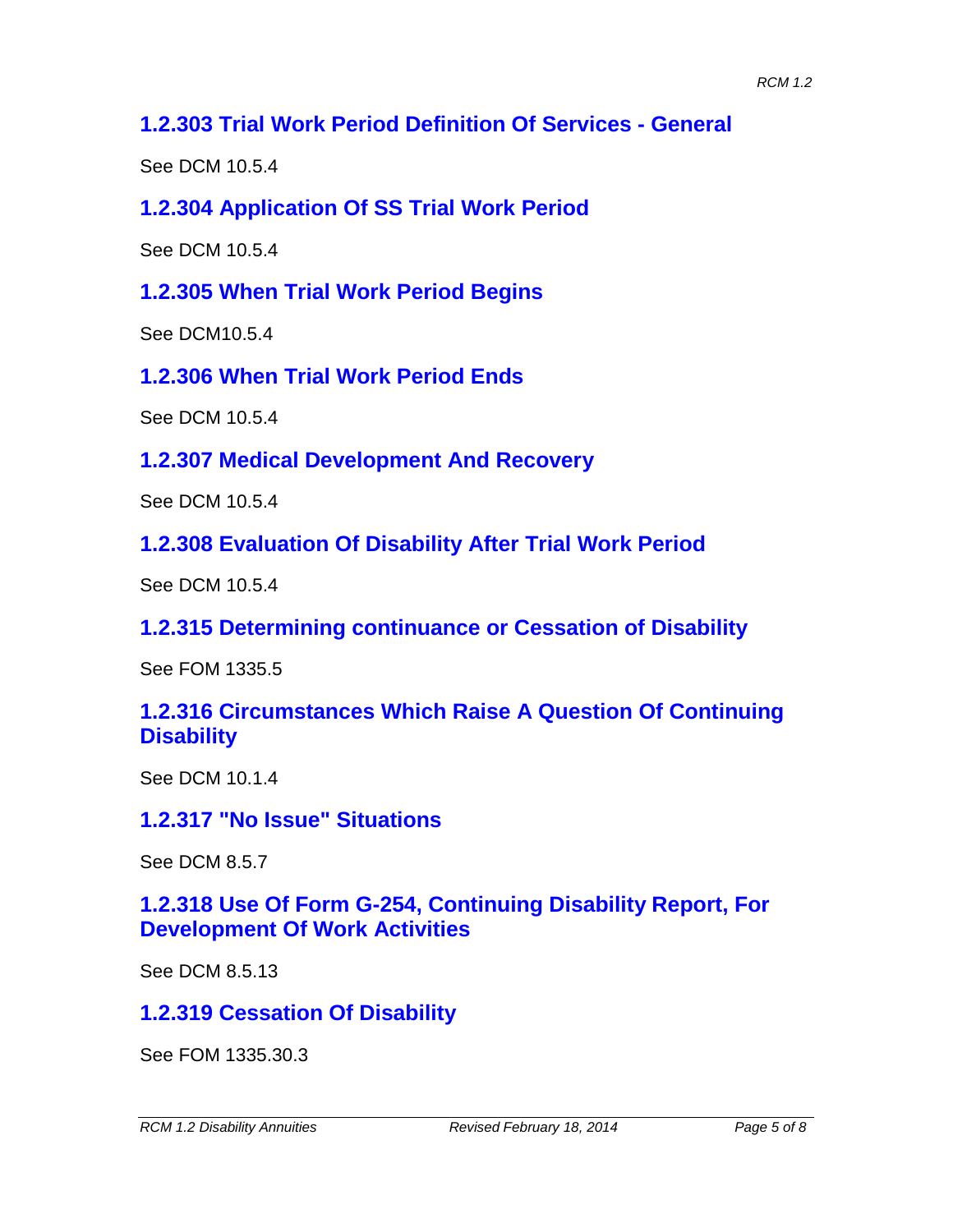## **1.2.320 Coordinating Cessation Decisions With SSA**

See FOM 1335.30.4

#### **1.2.322 Freeze Termination Notice**

See FOM 1335.35

#### **1.2.331 Effect Of Work On Disability Status**

See DCM 10.4.1

**1.2.333 Earnings As A Measure Of SGA**

See DCM 10.4.4

**1.2.334 Nine-Month Trial Work Period**

See DCM 10.5.4

**1.2.335 Evaluation And Development Of Work Activities**

See DCM 10.5.1

#### **1.2.336 Unsuccessful Work Attempts**

See DCM 10.5.3

#### **1.2.337 Changes In Earnings Criteria**

See DCM 10.4.4

#### **1.2.338 Continuing Disability**

See DCM 8.5.1

#### **1.2.339 Work Activity**

See DCM 10.4.3

#### **1.2.340 Medical Improvement**

See DCM 8.5.3

### **1.2.341 Effect Of Rehabilitation Or Retraining**

See DCM 10.5.3

*RCM 1.2 Disability Annuities Revised February 18, 2014 Page 6 of 8*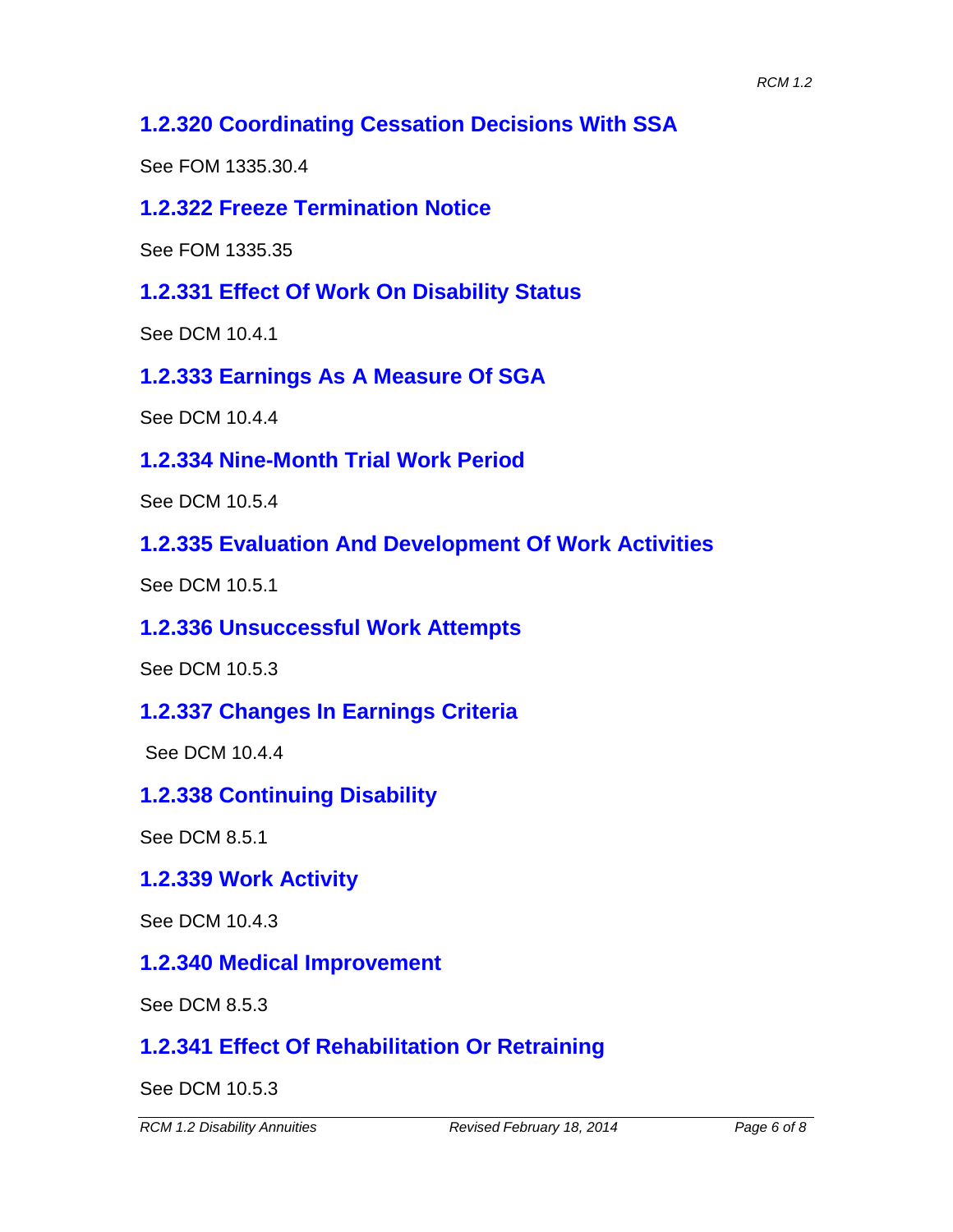## **1.2.342 Employee Cannot Or Does Not Submit To Designated (Consultative) Examination**

See DCM 4.4.3

#### **1.2.400 Windfall Benefit Entitlement**

See FOM 310.85

**1.2.401 Entitlement Requirements**

See FOM 310.85

**1.2.402 Definition Of Permanently Insured Status - 1974 Act**

See FOM 310.85

**1.2.403 Definition Of Fully Insured Status**

See FOM 310.85

**1.2.404 When The Windfall Benefit Is Payable**

See FOM 310.90

**1.2.405 When 20/40 Wage QC'S Must Be Acquired At SSA**

See FOM 310.90.1

#### **1.2.406 Preservation Of Windfall Entitlement For Disability Annuitants Who Recover**

See FOM 310.95

#### **1.2.407 Disability Freeze Conflict Cases**

See FOM 310.100

### **1.2.408 When Entitlement Ends**

See FOM 310.105

### **1.2.409 1974 RR Act Work Deductions Applied To The Windfall Dual Benefit**

See FOM 1105

*RCM 1.2 Disability Annuities Revised February 18, 2014 Page 7 of 8*